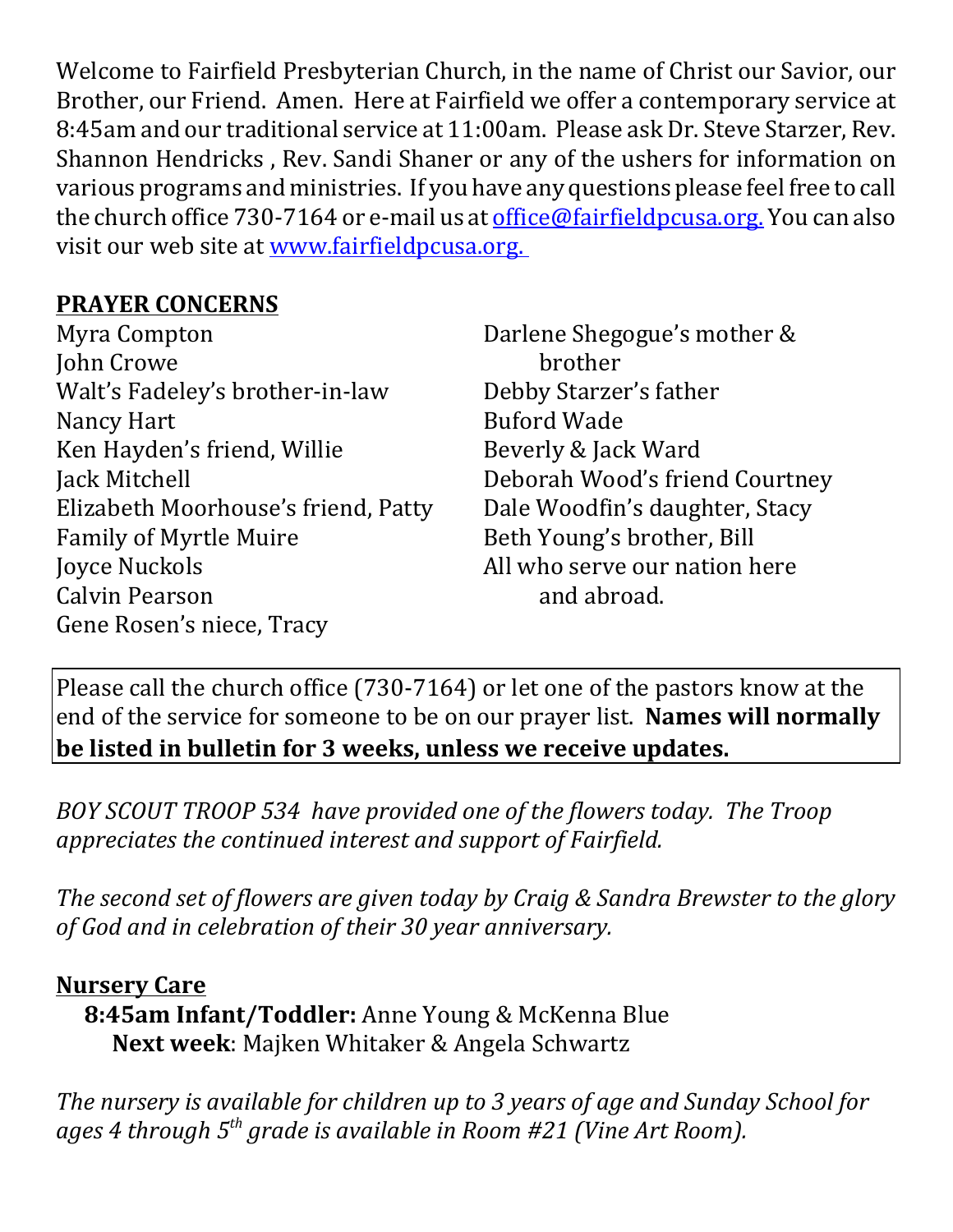**We welcome the family of Allen & Kathy Boyle** this morning to witness the Sacrament of Baptism for their daughter, Lillian Jean Boyle who was born on July 29, 2021. Thank you for worshiping with us today!

**The Super Singles** will get together **today** after the 11:00am worship service and go to Applebee's on Bell Creek Road. Everyone is welcome to join the group for a good meal and great fellowship!

**Copies of the 2022 Church Directory** are available in both narthex. Please only take one copy so there are plenty for everyone else. Thank you!

**Thinking about joining Fairfield?** Talk to Steve and plan to join us for a New Members Welcome meeting on **Saturday, March 5th** at 10:00am in the Open Door Classroom (#20).

**Have you ever wondered what to do when you notice an individual with a sign asking for assistance as you are in your car?** The Deacons are collecting the following items to create a prepackaged helping hand for those in need: dark knee socks, small bottle of hand sanitizer, \$5-10 gift cards to common fast food chains, small bottle of water, one use hand warmers, travel toothbrushes, toothpaste. A resource card will also be included with numbers for assistance for physical, counseling and housing assistance. If you feel led, please drop off the following items in the blue buckets in each narthex. Once the items are collected, the Deacons will put them together and you will be able to pick up a few to have on hand for instances where you see a need. Thank you.

**The Power of the Invisible** – *The invisible presence of Christ in the believer and in the world*

 This year's Lenten Devotional is written by Rev. Dr. Keith Curran, our Minister in Residence and is available online for

download or printed upon request. Five devotions a week with Scripture readings will take the Fairfield family on a spiritual journey from Ash Wednesday to Palm Sunday.

Have you ever wondered how the Holy Spirit works in your life or what we need to know about God's Spirit? Join the church family this Lenten season in a daily journey of faith, guided by the Power of the Invisible – the invisible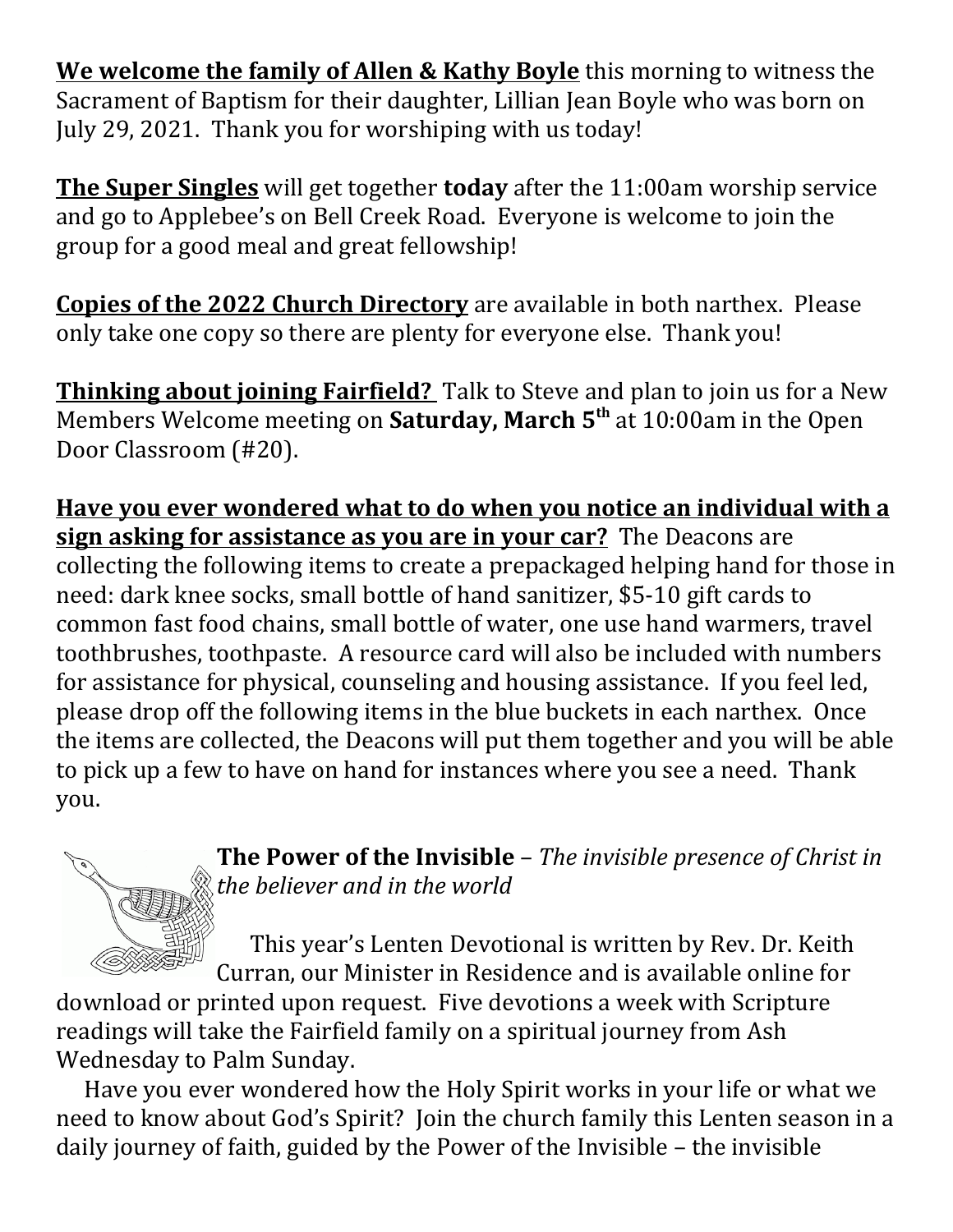presence of Jesus in you and in the world. Each day's brief reading will dig deeper into the wonderful promise that God is with us as Emmanuel. The Jesus isn't distant but with us always, giving us peace, comfort, guidance and power to be the Children of God. Dive into this exploration of the Holy Spirit in action and find your faith renewed and refreshed by the invisible power of Jesus Christ. Lent begins on Ash Wednesday, March  $2^{nd}$ .

**All Nations Presbyterian Fellowship, PCUSA** invites you to join them on March  $20<sup>th</sup>$  to help them celebrate their 10 year anniversary as they gather to praise God for all the work He has done for and through their ministry. The celebration will include a 2:00 p.m. worship service and a banquet immediately following. Historical pictures and testimonies will be on display. Please plan on joining in this wonderful celebration!

## **T.U.L.I.P.**

Yes, that is a beautiful flower we enjoy in the Spring but for Presbyterians it is an acronym that our forebearers found very helpful to articulate their Reformation Theology.

**T**otal Depravity (also know as Total Inability and Original Sin)

**U**nconditional Election

**L**imited Atonement (also known as Particular Atonement)

**I**rrestible Grace

**P**erseverance of the Saints (also known as Once Saved Always Saved)

Our study with Keith Curran will help us find a newer affirmation of the basic doctrines of our historic Presbyterian/Reformed faith. This class based upon his book will be a wonderful opportunity for us to think about what we believe and how we can articulate a positive and relevant understanding of our Christian beliefs in the year 2022.

**The deadline** for the March newsletter is February 20<sup>th</sup>. Articles submitted after that date will go in the next newsletter.